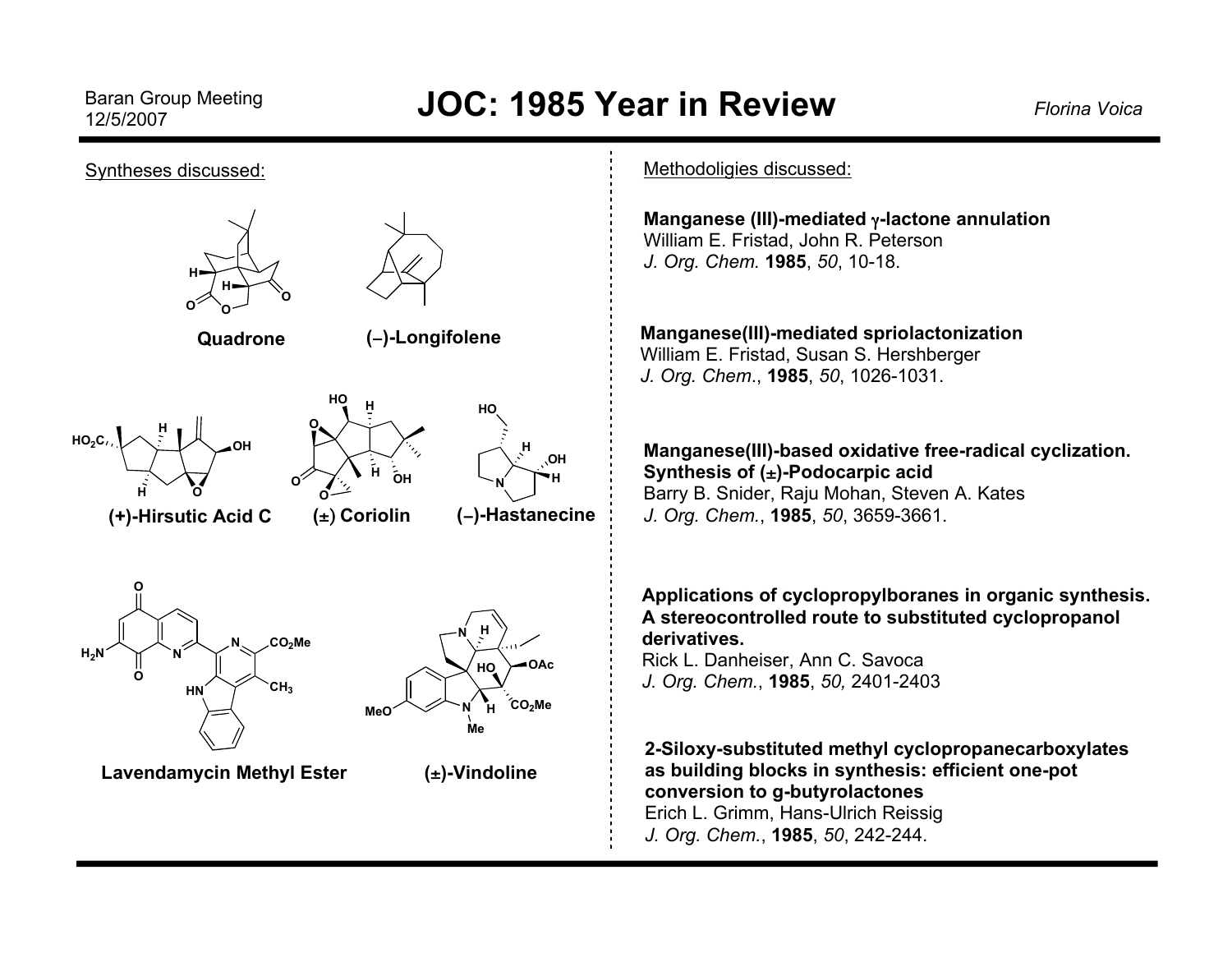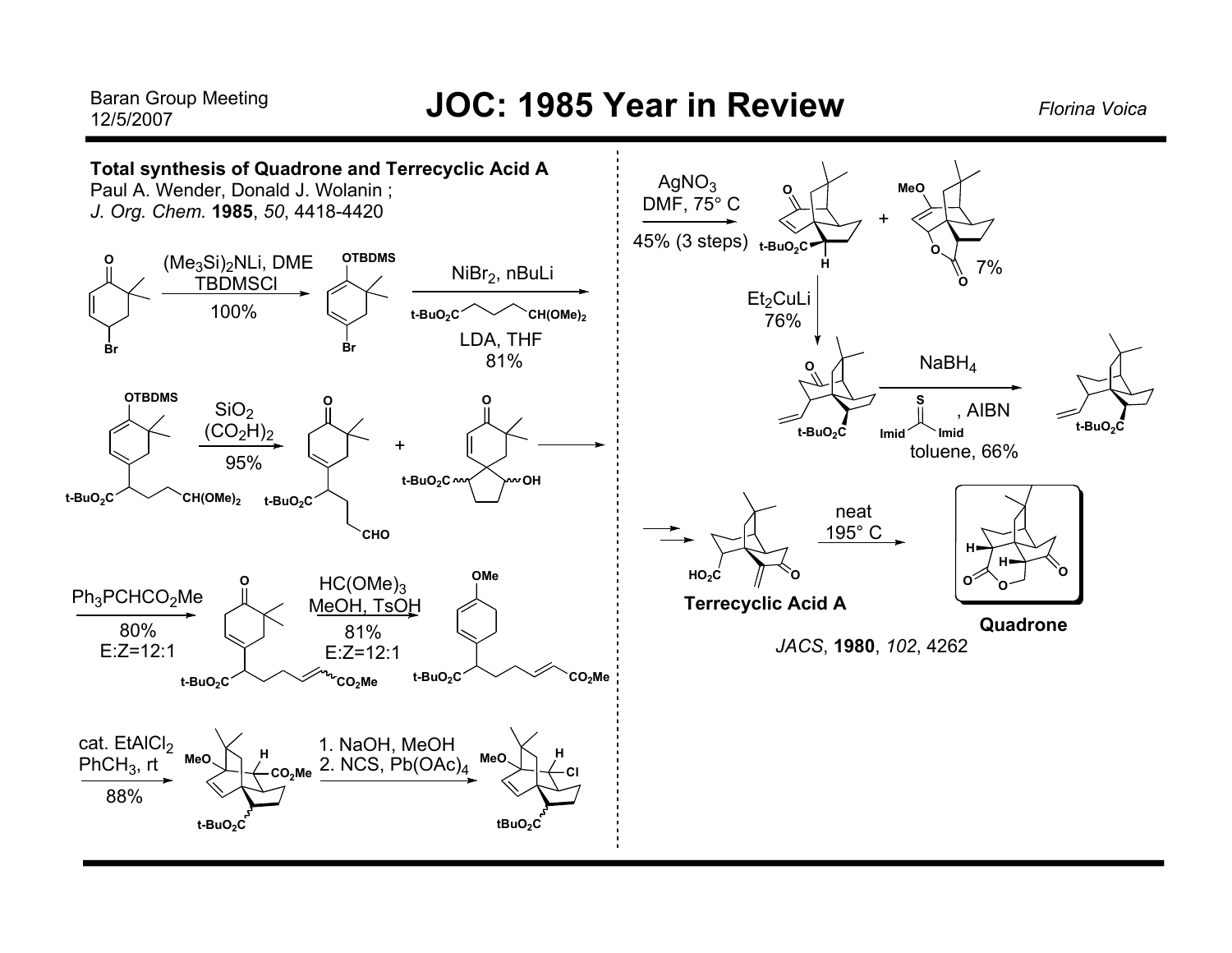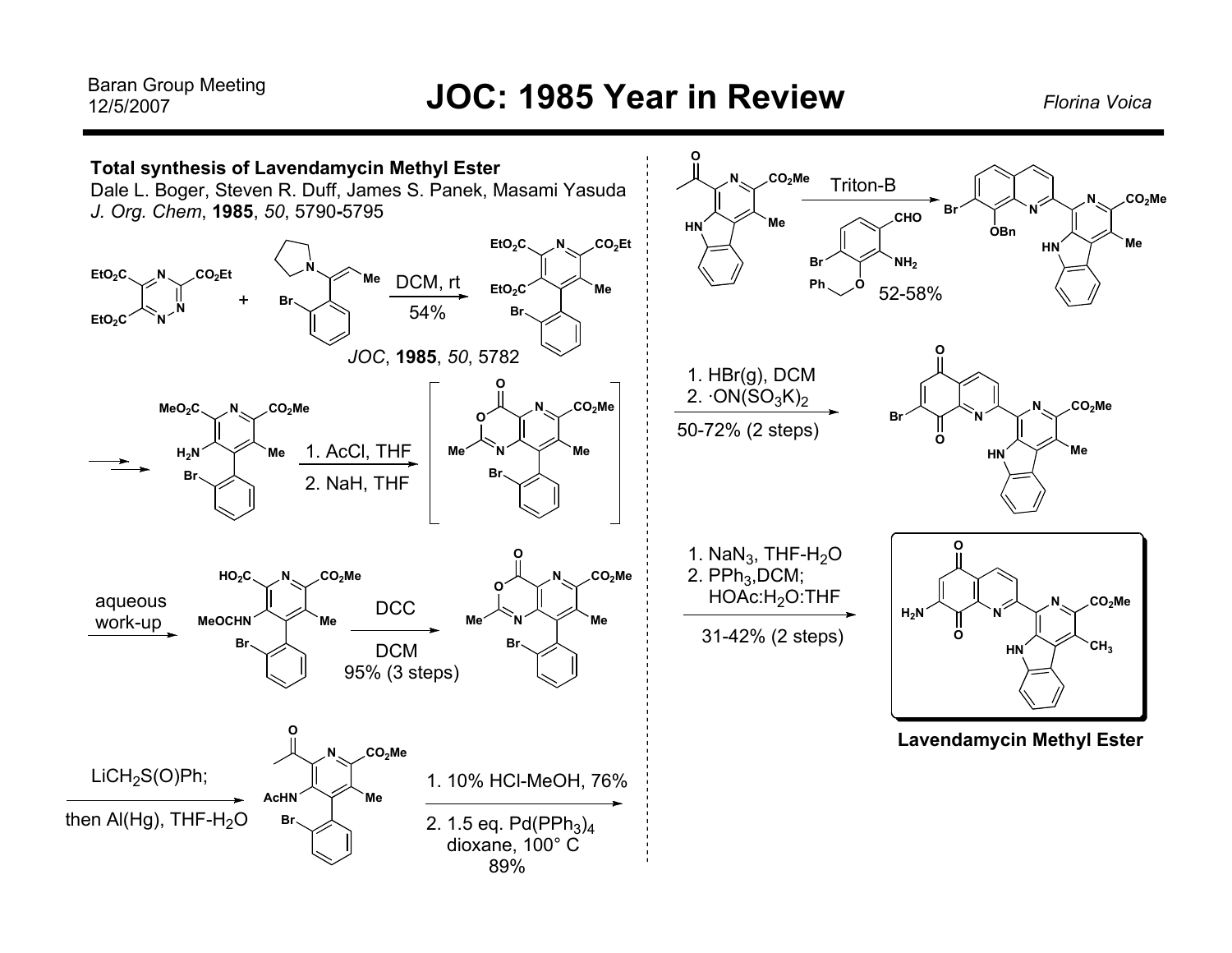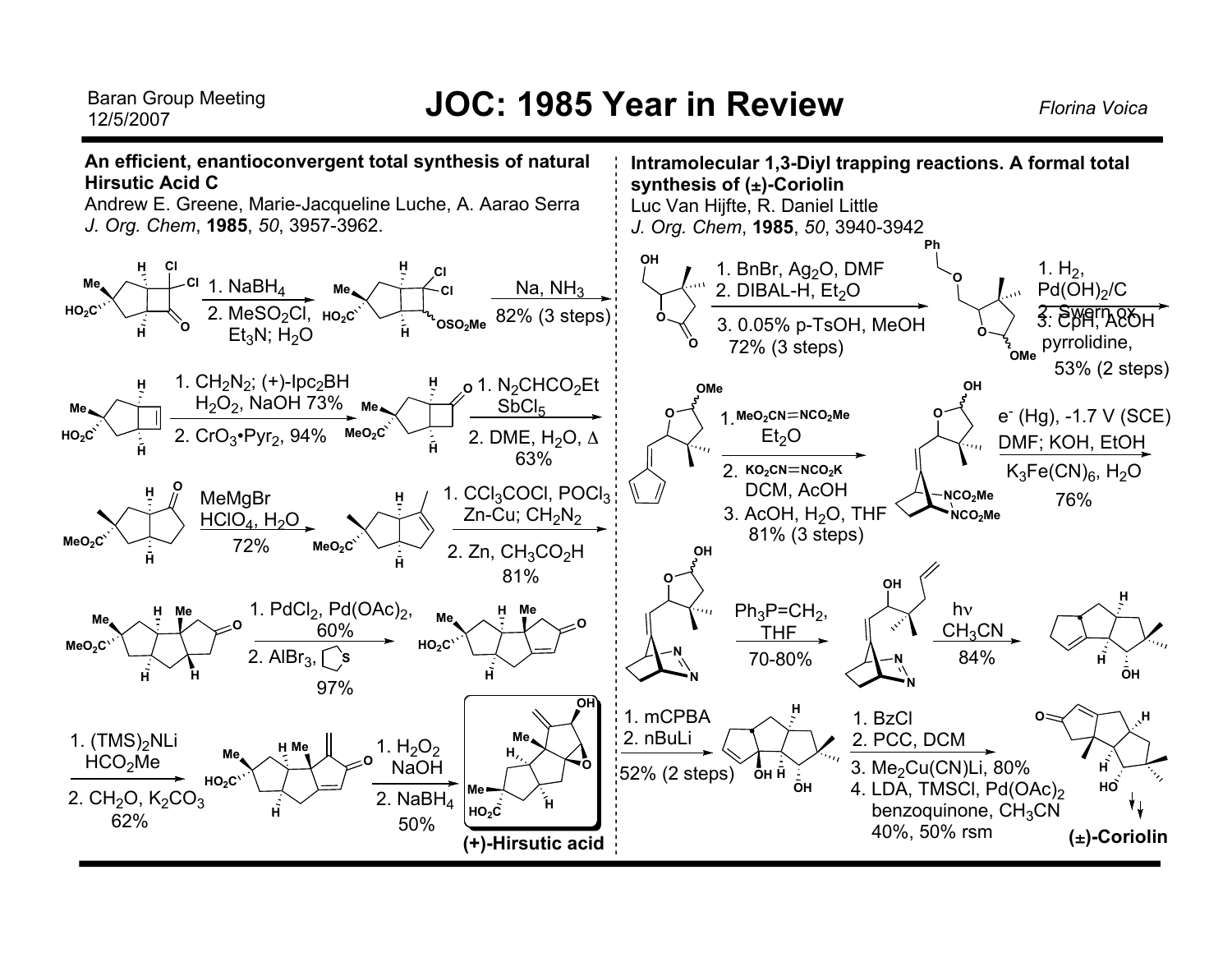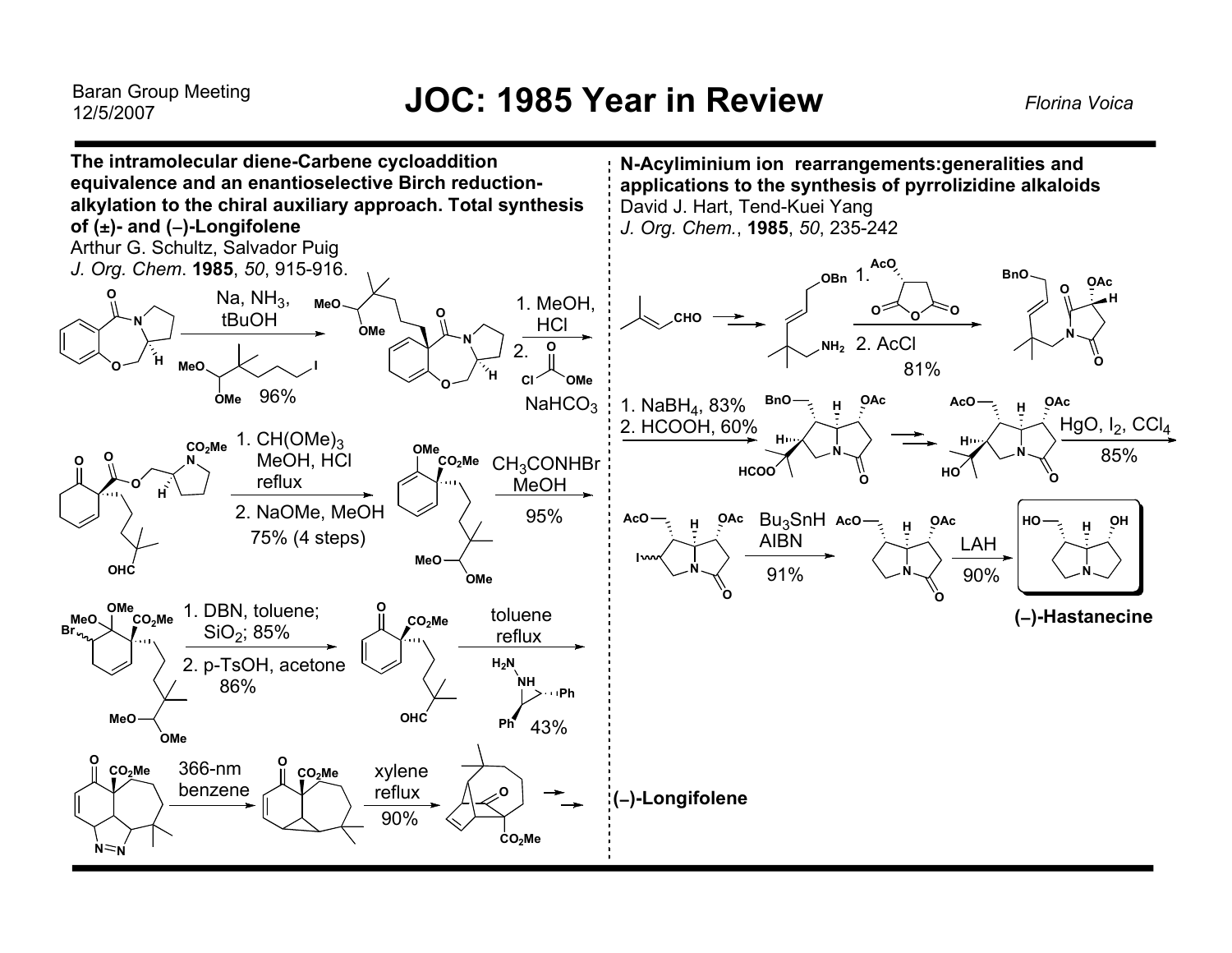#### **A new efficient total synthesis of vindorosine and vindoline**

R. Zo Andriamialisoa, Nicole Langois, Yves Langois

*J. Org. Chem*., **1985**, *50*, 961-967.

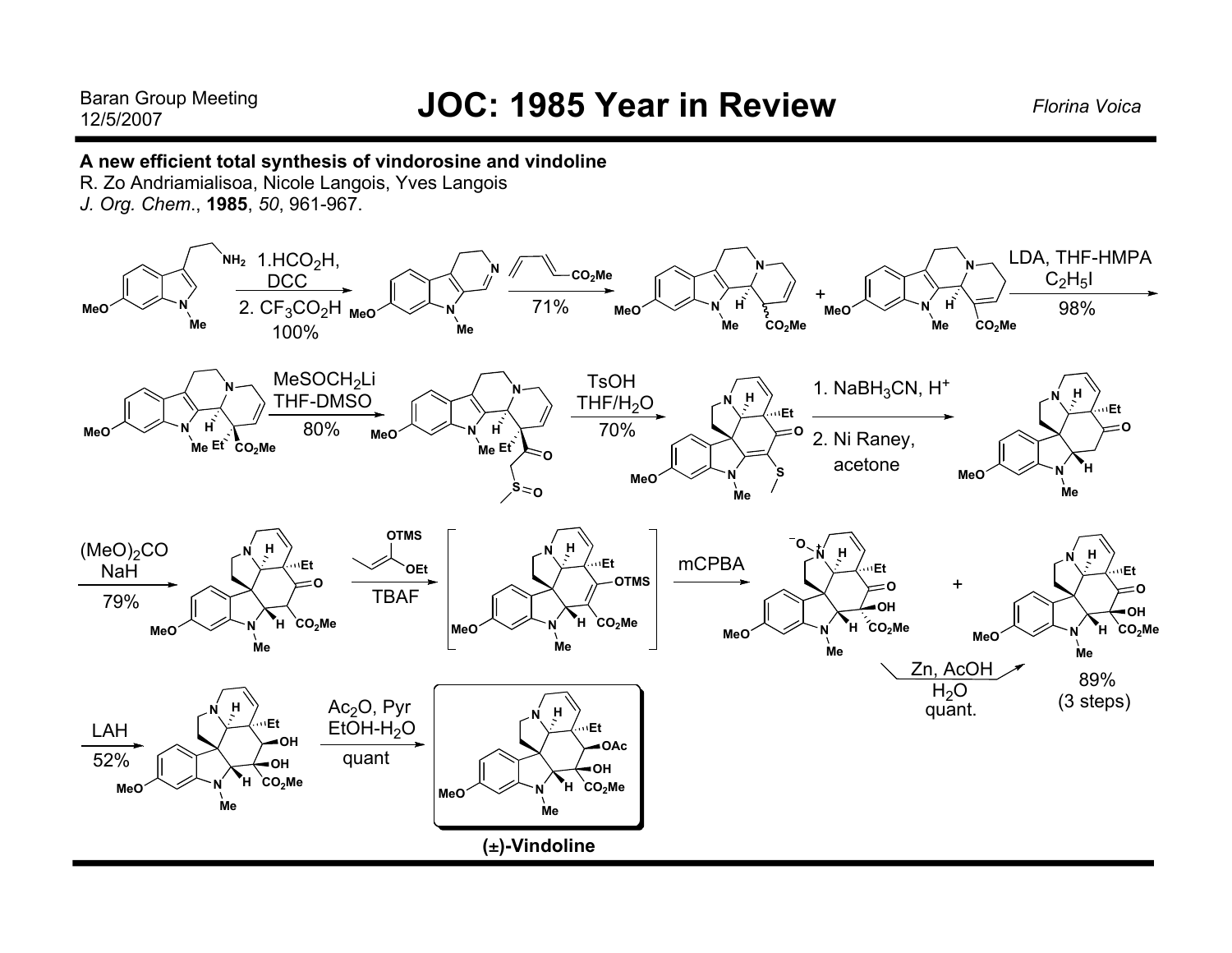